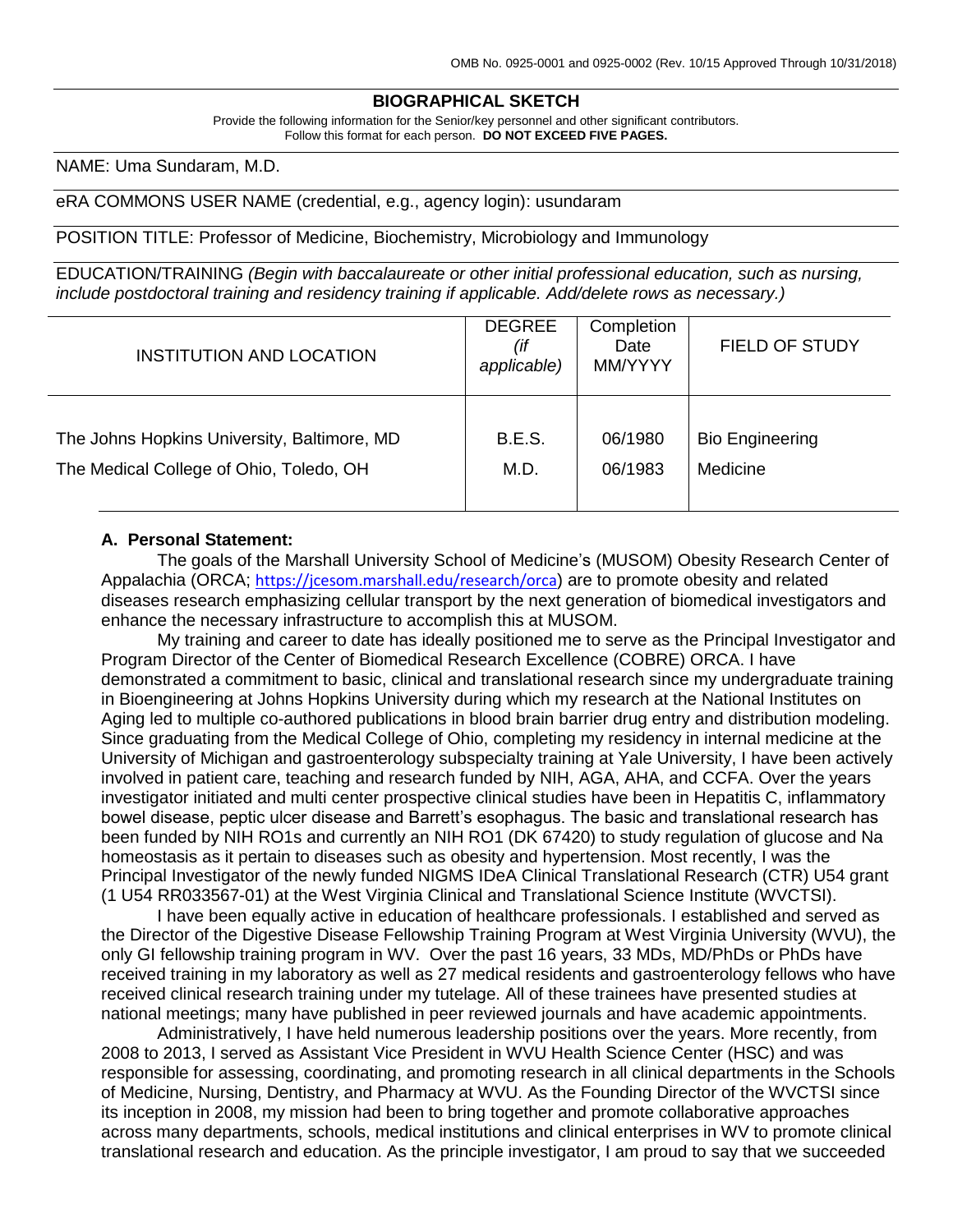in obtaining the NIGMS IDeA CTR U54 in 2012. I have learned a lot from these different experiences from building high performing cross cutting teams, to effectively managing and communicating to broad constituencies, to developing, articulating and executing a vision for clinical and translational research.

MUSOM is at the epicenter of numerous health care disparities in one of the poorest regions of the United States (Central and Southern Western WV, Eastern KY and Southeastern OH). Most of healthcare disparities here are a result of rampant obesity and related diseases. Given my interest in obesity related biomedical research and experience in organizing multi-institutional programmatic approaches to address health care disparities, I was recruited to MUSOM as the Vice Dean in 2013. I was charged with developing resources, facilities, and personnel to collaboratively address obesity as a focus of research at MUSOM. First we formed the Appalachian Clinical and Translational Science Institute at Marshall University (ACTSI; [http://jcesom.marshall.edu/research/actsi\)](http://jcesom.marshall.edu/research/actsi) to advance research and education to improve the health of Central Appalachia. Then we formed the Department of Clinical and Translational Sciences [\(http://jcesom.marshall.edu/research/dcts\)](http://jcesom.marshall.edu/research/dcts) to provide an academic home for ACTSI and for the Univ. of Kentucky/Marshall Univ. Clinical and Translational Science Award (UL1TR00011719; MU PI: Uma Sundaram/UK PI: Phil Kern). Based on institutional junior investigators interest and senior investigators strength in obesity research at MUSOM and its ideal location to address this problem it became clear a center of excellence was needed. Thus, we formed ORCA and are applying for the COBRE to promote obesity and related diseases research emphasizing cellular transport by the next generation of biomedical investigators and enhance the necessary infrastructure to accomplish this at MUSOM. This in conjunction with the \$8 million commitment by MUSOM will be a significant start to address this problem which would not only benefit WV, but also all other rural areas of this country. I believe my education, training, academic career to date and my commitment to basic, clinical and translational research, mentorship of trainees, and numerous administrative leadership positions over the years have ideally prepared me for the challenges of directing the COBRE ORCA.

## **B. Positions and honors**

## **Positions:**

| 1989-1995             | Assistant Professor of Internal Medicine                                                                                |
|-----------------------|-------------------------------------------------------------------------------------------------------------------------|
|                       | Yale University School of Medicine                                                                                      |
| 1995-2001             | Tenured Associate Professor of Internal Medicine and Physiology & Cell Biology                                          |
|                       | Associate Director, Division of Digestive Diseases                                                                      |
|                       | Ohio State University College of Medicine                                                                               |
| 2001-2004             | Professor of Medicine with Unlimited Tenure                                                                             |
|                       | Professor of Pharmacology and Physiology                                                                                |
|                       | Chief, Digestive and Liver Diseases Unit                                                                                |
|                       | University of Rochester Medical Center                                                                                  |
| $2004 - 2013$         | Professor of Medicine, Microbiology, Immunology and Cell Biology                                                        |
|                       | Chief, Section of Digestive Diseases (-- 2012)                                                                          |
|                       | Director, WVU Inflammatory Bowel Disease Center                                                                         |
|                       | Director, WVU Digestive Disease Fellowship Program                                                                      |
|                       | West Virginia University School of Medicine                                                                             |
| $2008 - 2013$         | Assistant Dean, WVU School of Medicine                                                                                  |
|                       | Assistant Vice President, WVU Health Science Center                                                                     |
|                       | Founding Director, WV Clinical and Translational Science Institute                                                      |
| $2013 -$              | Vice Dean                                                                                                               |
|                       | Chairman, Department of Clinical and Translational Sciences                                                             |
|                       | Director, Appalachian Clinical and Translational Science Institute                                                      |
|                       | Joan C Edwards School of Medicine, Marshall University                                                                  |
| <b>Recent Honors:</b> |                                                                                                                         |
|                       | $\bigcap_{i=1}^{n} A_i$ $\bigcap_{i=1}^{n} A_i$ $\bigcap_{i=1}^{n} A_i$ $\bigcap_{i=1}^{n} A_i$ $\bigcap_{i=1}^{n} A_i$ |

- 2001-2 NIH, NIDDK GMA 2 Study Section Ad Hoc Member
- 2004 AGA, Roche Research Scholar Award Committee, Member
- 2001-4 AGA, Research Scholar Award Committee Member
- 2002 NIH, Nutrition Study Section Ad Hoc Member
- 2002 NIH, ZDK1 GRB-6 Study Section Member
- 2002-6 NIH, NIDDK CIGP Study Section Member
- 2002-4 AGA, Elsevier Research Initiative Award Chairman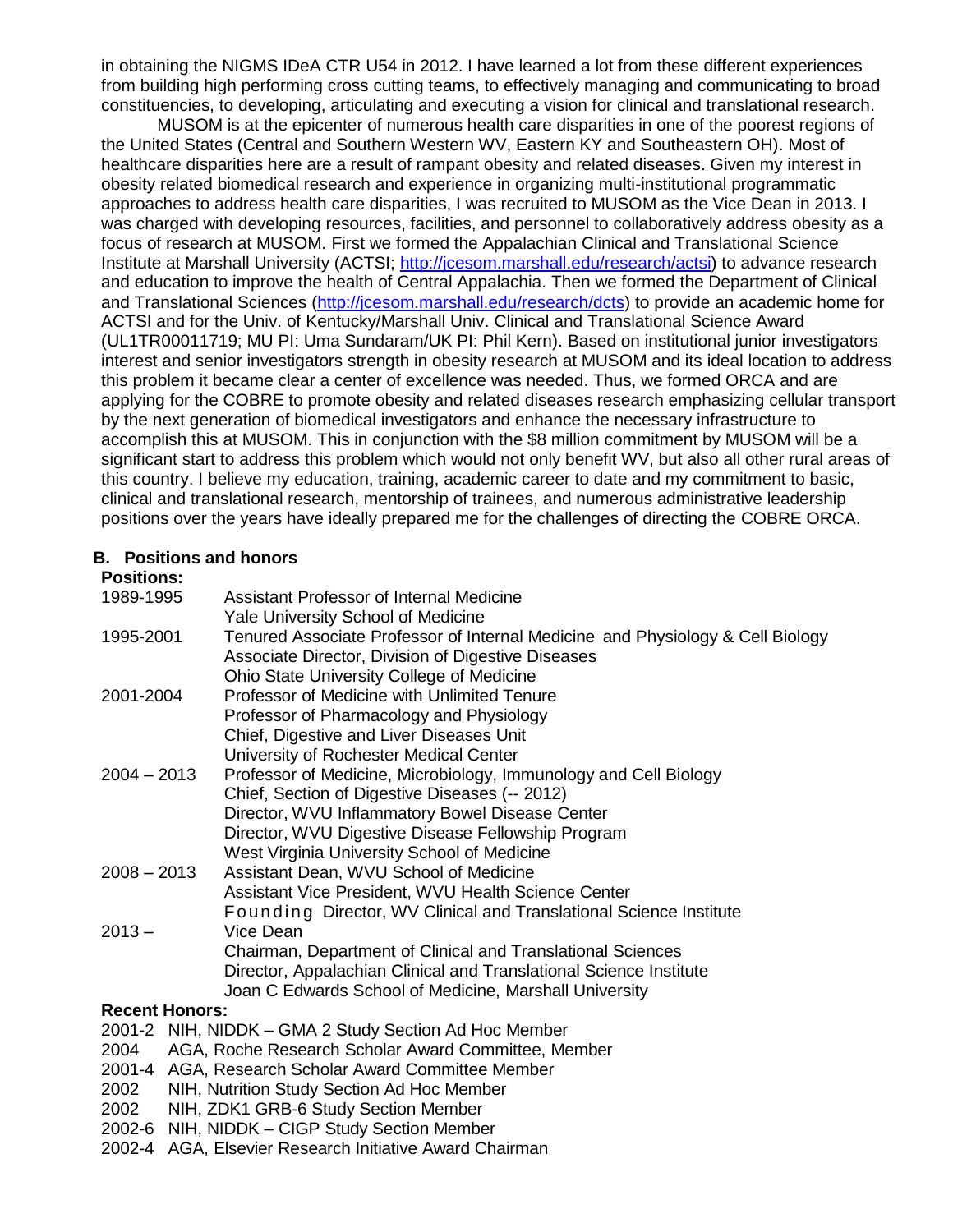- 2004 NIH, NIDDK GMPB Study Section Ad Hoc Member
- 2004-5 VA Merit Review Committee Member
- 2007 Dean's Award for Excellence in Research, WVU School of Medicine
- 2007 NIH ZDK1 GRB-R M2 Study Section Member
- 2008 NIH ZDK1 GRB-G J1 Study Section Member
- 2008 NIH ZRG1-DIG C Study Section Member
- 2009 NIH CMBK ARRA SBIR Study Section
- 2009-10 VA Merit Review, Gastroenterology Study Section
- 2009 ZRG1 DKUS-E Study Section Member
- 2010 NIH NIDDK PPG Study Section
- 2010 NIH ZDK1 GRB-6 (J1) Study Section Member
- 2011 ZRG1 DKUS-C Study Section Member
- 2011 NIH ZDK1 GRB-N (O5) Study Section Member
- 2013 NIH, NIGMS IDeA CTR U54 Study Section Member
- 2013 NIH, CTSA Study Section Member
- 2013 National External Advisory Board, Research Centers in Minority Institutions Translational Research Network
- 2013 NIH, ZTR1 CG-1 01 Study Section Member
- 2014 NIH, NIAID, ZAI1 LG-M Study Section Member
- 2015 NIH, NCATS, ZTR1 CI-3 (01) Study Section Member
- 2015 NIH, NCATS, ZTR1 CI-8 (01) Study Section Member
- 2015 NIH, NIDDK, ZRG1 DKUS-N (10) Study Section Member
- 2015 NIH, NIDDK, ZTR1 CI-8 (01) Study Section Member

# **C.Contributions to Science:**

- 1. **In the mammalian small intestine villus cells absorb and crypt cells secrete.** In the late 1980s technology did not exist to separate viable and pure villus and crypt cells from the intestine. Our lab perfected this technique and subsequently demonstrated that in isolated intact villus cells and in brush border membrane (BBM) prepared from these cells that coupled NaCl occurs via the dual operation of Na:H and Cl:HCO3 exchange on the BBM. In contrast, the crypt cells only had Cl:HCO3 exchange on the BBM and thus are not capable of coupled NaCl absorption. *Effect of Secretogogues and Absorptagogue.* We demonstrated that coupled NaCl was inhibited by serotonin by inhibiting Cl:HCO3, but not Na:H exchange. Unlike serotonin, whose effects are mediated by calcium, forskolin, whose effects are mediated via cAMP, reduced coupled NaCl absorption by inhibiting Na:H, but not Cl:HCO3 exchange on the BBM of villus cells. In contrast, in crypt cells both serotonin and forskolin stimulated basolateral membrane (BLM) Na:H exchange. This stimulation alkalinizes the cell, which may stimulate the BBM Cl:HCO3 exchanger and produce HCO3 secretion by the crypt cells. In contrast, an absorptagogue, clonidine, enhanced coupled NaCl absorption by stimulating Na:H, but not Cl:HCO3 exchange on the BBM of villus cells. Also, clonidine inhibited BLM NHE1 in crypt cells resulting in the acidification of these cells, which would subsequently inhibit the BBM Cl:HCO3 exchanger resulting in the inhibition of HCO3 secretion. Thus, these studies illustrated that villus and crypt cells respond uniquely to secretogogues, and absorptagogues.
- Sundaram U, Knickelbein RG, Dobbins JW. Mechanism of intestinal secretion. Effect of serotonin on rabbit ileal crypt and villus cells. *The Journal of Clinical Investigation*. 1991;87:743-746.
- $\triangleright$  Sundaram U, Knickelbein RG, Dobbins JW. Mechanism of intestinal secretion: effect of cyclic AMP on rabbit ileal crypt and villus cells. *Proceedings of the National Academy of Sciences of the United States of America*. 1991;88:6249-6253.
- $\triangleright$  Sundaram U. Mechanism of intestinal absorption. Effect of clonidine on rabbit ileal villus and crypt cells. *The Journal of Clinical Investigation*. 1995;95:2187-2194
	- 2. **Unique regulation of NaCl absorption in the chronically inflamed intestine.** At the time it was held that once chronic intestinal inflammation has occurred, altered epithelial cell function resulting in malabsorption and diarrhea are fait accompli. However, we hypothesized that malabsorption and diarrhea are not the irrevocable end results of chronic intestinal inflammation, but actively regulated processes. Thus, to study the regulation of electrolyte and nutrient malabsorption, we developed a mammalian animal model of chronic small intestinal inflammation from which we can isolate relatively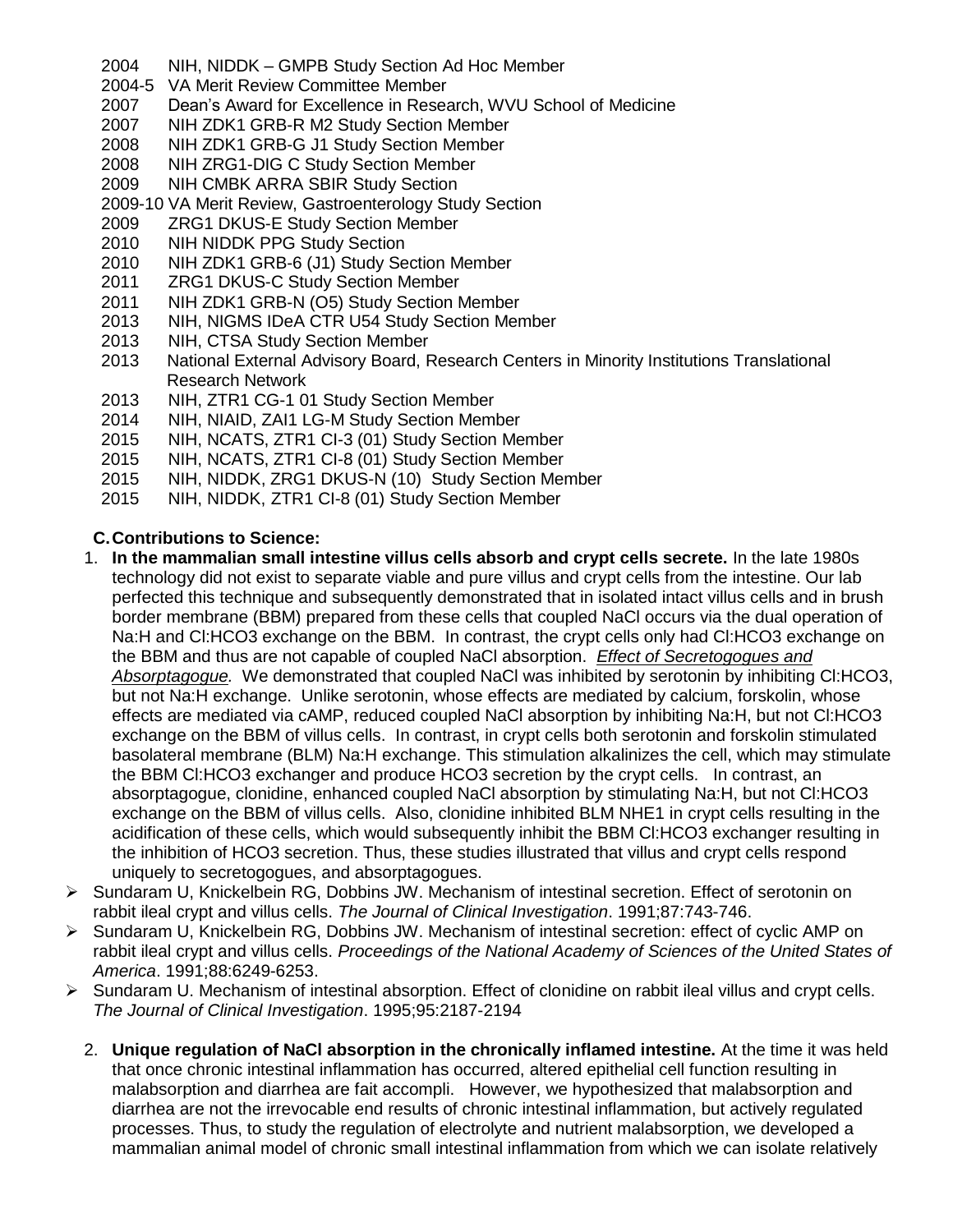pure and viable villus and crypt cells. The rabbit model of chronic small intestinal inflammation has many of the characteristics of human inflammatory bowel disease (IBD). First, we determined that coupled NaCl absorption in villus cells is diminished secondary to the inhibition of Cl:HCO3 (DRA) but not Na:H exchange (NHE3). Subsequently, we determined that the inhibition of Cl:HCO3 exchange in villus cell BBM is due to decreased affinity for Cl and HCO3, rather than altered transporter numbers. Finally, since Cl channels (CFTR) have shown to affect the functioning of Cl:HCO3 in epithelial cells, we demonstrated that CFTR expression is unaffected in the chronically inflamed rabbit intestine. To determine if these changes in the chronically inflamed intestine are dynamic regulatable processes, we treated rabbits with the broad spectrum immune modulator, methylprednisolone, which indeed reversed the inhibition of Cl:HCO3 exchange and thus the inhibition of NaCl in the chronically inflamed intestine. These data indicate that the inhibition of coupled NaCl in the chronically inflamed intestine is secondary to the inhibition of Cl:HCO3, but not Na:H exchange on the BBM of villus cells and that it is actively regulated by immune inflammatory mediators.

- $\triangleright$  Sundaram U, West AB. Effect of chronic inflammation on electrolyte transport in rabbit ileal villus and crypt cells. *The American Journal of Physiology*. 1997;272:G732-741.
- Coon S and U Sundaram. Mechanism of glucocorticoid-mediated reversal of inhibition of Cl:HCO3 exchange during chronic ileitis. *American Journal of Physiology*, 2000;278:G570-G577.
	- 3. **Direct reciprocal regulation of villus cell BBM NHE3 and SGLT1.** In intestinal physiology whether any two epithelial cell BBM transporters may directly regulate the functioning of each other is a very novel concept. To test this novel hypothesis, intestinal epithelial cells (IEC-18 cells) were transfected with siRNA for NHE3 or SGLT1. In NHE3 silenced cells, as expected NHE3 activity, mRNA and BBM protein diminished significantly. However, in these cells, SGLT1 activity increased significantly. NHE3 siRNA stimulation of SGLT1 is selective, as Na-amino acid co-transport (ASCT1) was unaffected. Na-K-ATPase was also not affected. The mechanism of SGLT1 stimulation was due to an increase in BBM SGLT1. Thus, these data indicate that a reduction in BBM NHE3 directly stimulates SGLT1. In SGLT1 silenced, SGLT1 activity, mRNA and BBM protein decreased significantly. However, in these cells, NHE3 activity increased significantly. The mechanism of NHE3 stimulation was secondary to an increase in BBM NHE3. Thus, these data demonstrated that a reduction in BBM SGLT1 directly stimulates NHE3. In conclusion, for the first time, this study demonstrated that intestinal epithelial cell BBM NHE3 and SGLT1 may directly regulate the expression and function of each other.
- Coon S, Kekuda R, Saha P, et al. Reciprocal regulation of the primary sodium absorptive pathways in rat intestinal epithelial cells. *American Journal of Physiology Cell physiology*. 2011;300:C496-505.
	- 4. **Unique distribution and selective regulation of glutamine absorption in the normal and chronically inflamed mammalian small intestine.** The amino acid glutamine is the primary nutrient for the intestinal enterocytes and thus, critical for the health of the epithelium. However, how glutamine is assimilated in the normal and/or in the chronically inflamed mammalian small intestine (e.g. IBD) was not known. Glutamine is primarily absorbed via Na-glutamine co-transport (NGcT) on the BBM of enterocytes. We have demonstrated that  $B^0AT1$  or SLC6A19 mediates NGcT on the BBM of villus cells. And in paradigm shift, we demonstrated the only nutrient absorptive process on the BBM of crypt cells, specifically SN2 or SLC38A5, which mediates NGcT in these cells. Further, in the rabbit model of chronic intestinal inflammation resembling IBD we demonstrated that NGcT in total was reduced. This net inhibition was a sum of  $B^0AT1$  inhibition in villus cells and SN2 stimulation in crypt cells. The mechanism of inhibition of  $B^0AT1$  was transcriptional, specifically secondary to a reduction in the number of co-transporters in the villus cell BBM. In contrast, the mechanism of stimulation of SN2 in crypt cells was post-translational, specifically secondary to an increase in the affinity for glutamine from the chronically inflamed intestine. Thus, glutamine assimilation which occurs via distinct transporters in villus and crypt cells is uniquely regulated in the chronically inflamed intestine. Glucocorticoid treatment reversed the alterations indicating that immune inflammatory mediators known to be produced in the chronically inflamed intestine may be responsible for these unique alterations in glutamine absorption.
- Arthur S, Saha P, Sundaram S, Kekuda R, Sundaram U. Regulation of sodium-glutamine cotransport in villus and crypt cells by glucocorticoids during chronic enteritis. *Inflammatory Bowel Disease*. 2012 Nov;18(11):2149-57.
- $\triangleright$  Saha P, Arthur S, Kekuda R, Sundaram U. Na-glutamine co-transporters B(0)AT1 in villus and SN2 in crypts are differentially altered in chronically inflamed rabbit intestine. *Biochim Biophys Acta*. 2012